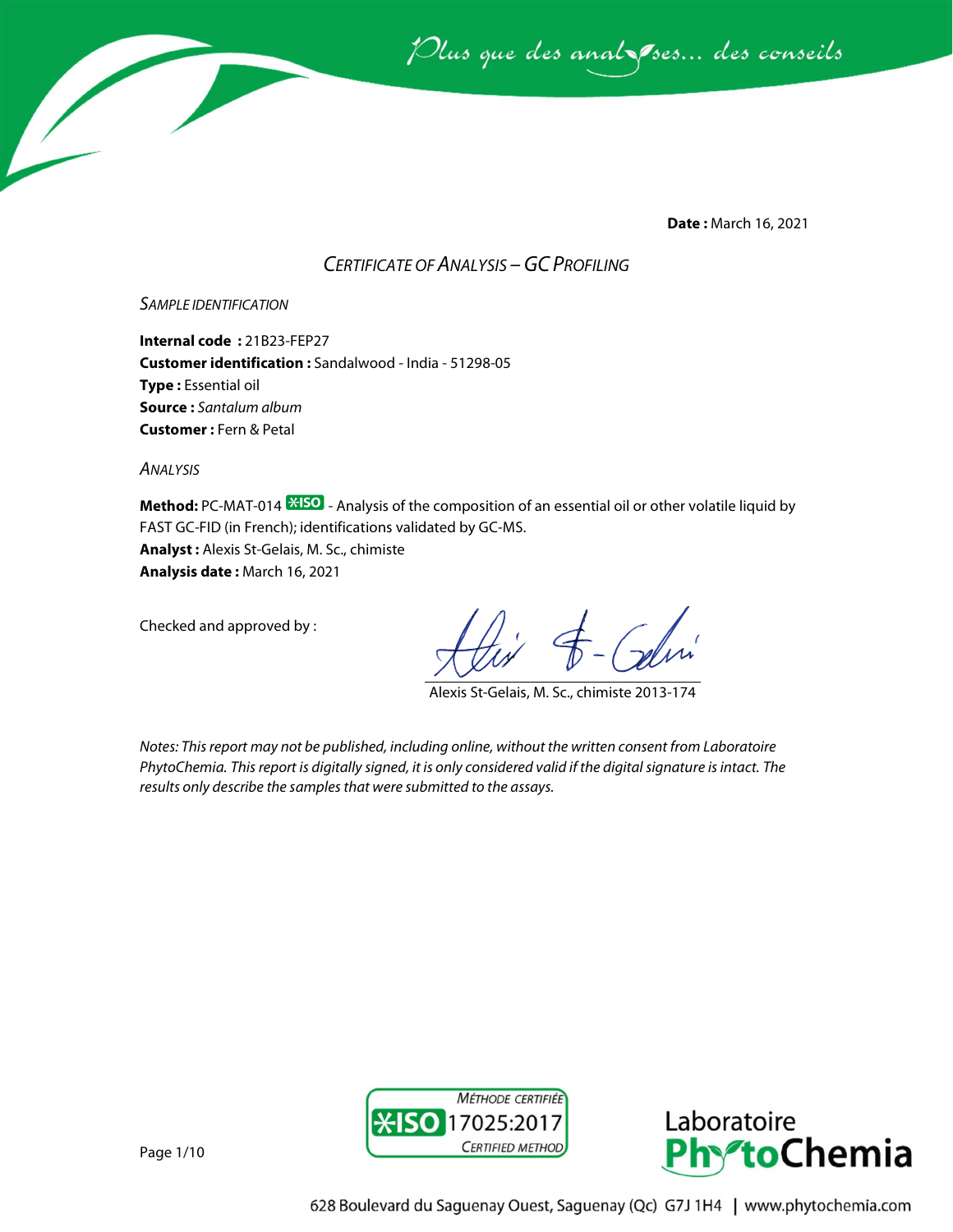### *PHYSICOCHEMICAL DATA*

**Physical aspect:** Faintly yellow viscous liquid **Refractive index:** 1.5063 ± 0.0003 (20 °C; method PC-MAT-016)

#### *CONCLUSION*

No adulterant, contaminant or diluent has been detected using this method.



**PhytoChemia**<br>*PhytoChemia*<br>*Plus que des analyses... des conseils*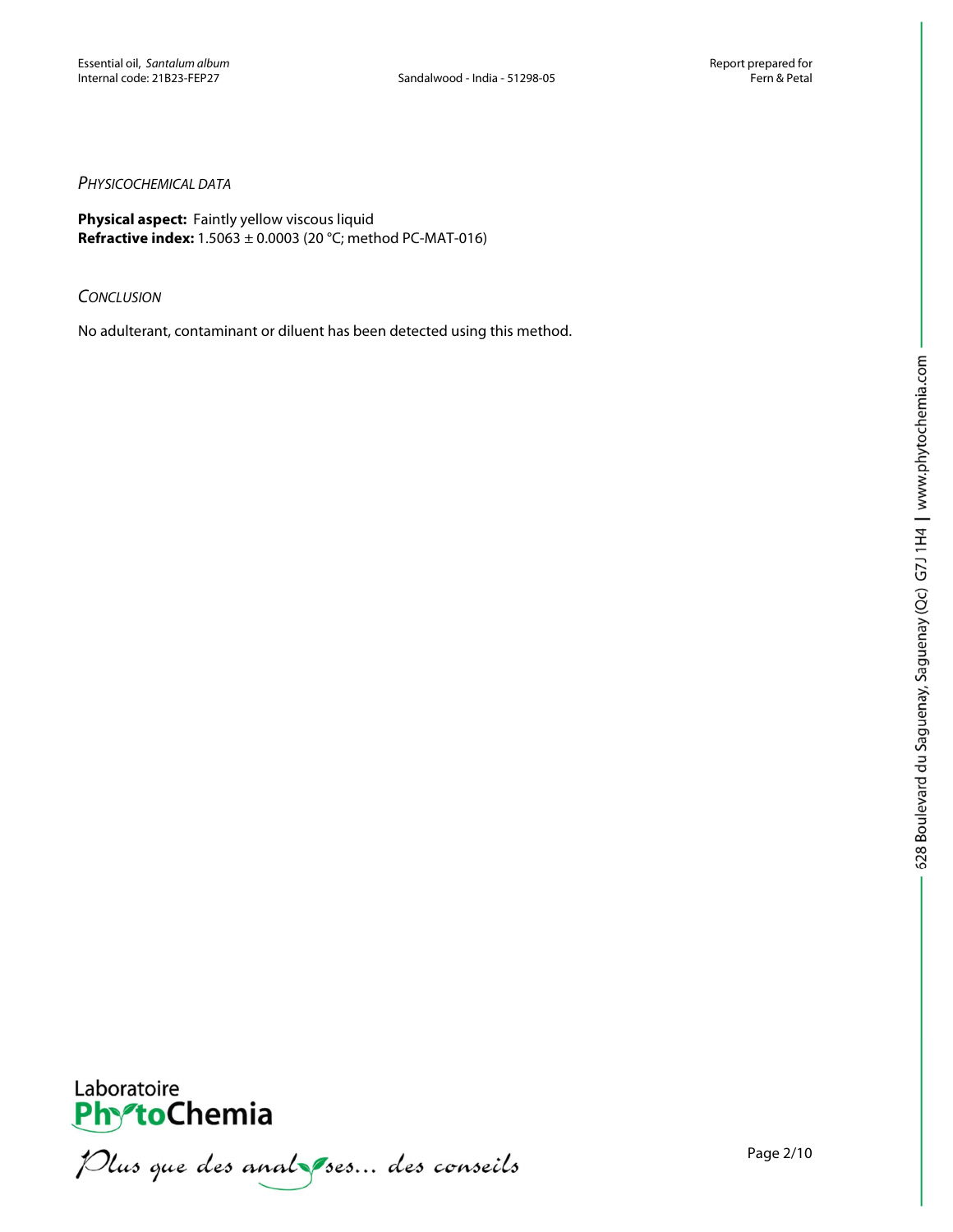### *ANALYSIS SUMMARY – CONSOLIDATED CONTENTS*

New readers of similar reports are encouraged to read table footnotes at least once.

| Identification                                   | $\frac{9}{6}$ | <b>Class</b>             |
|--------------------------------------------------|---------------|--------------------------|
| Santene                                          | 0.03          | Normonoterpene           |
| Tricyclene                                       | 0.01          | Monoterpene              |
| Camphene                                         | tr            | Monoterpene              |
| Limonene                                         | 0.01          | Monoterpene              |
| 4-Methylacetophenone                             | 0.02          | Simple phenolic          |
| Dihydroalbene                                    | 0.01          | Terpene derivative       |
| Unknown                                          | 0.03          | Terpene derivative       |
| Teresantalic acid                                | 0.20          | Monoterpenic acid        |
| Tricycloekasantalal                              | 0.18          | Terpenic aldehyde        |
| (1S,5S,6R)-2,6-Dimethylbicyclo[3.1.1]hept-2-ene- |               |                          |
| 6-propanal?                                      | 0.03          | Terpenic aldehyde        |
| Unknown                                          | 0.05          | Unknown                  |
| 7-epi-Sesquithujene                              | 0.02          | Sesquiterpene            |
| y-4-Dimethylbenzenebutyral                       | 0.03          | Simple phenolic          |
| a-Cedrene                                        | 0.07          | Sesquiterpene            |
| a-Santalene                                      | 0.92          | Sesquiterpene            |
| trans-α-Bergamotene                              | 0.18          | Sesquiterpene            |
| Unknown                                          | 0.01          | Sesquiterpene            |
| epi-β-Santalene                                  | 0.91          | Sesquiterpene            |
| β-Santalene                                      | 1.44          | Sesquiterpene            |
| β-Acoradiene                                     | 0.04          | Sesquiterpene            |
| ar-Curcumene                                     | 0.32          | Sesquiterpene            |
| γ-Curcumene                                      | 0.03          | Sesquiterpene            |
| Unknown                                          | 0.01          | Sesquiterpene            |
| α-Alaskene                                       | 0.05          | Sesquiterpene            |
| β-Bisabolene                                     | 0.06          | Sesquiterpene            |
| β-Curcumene                                      | 0.13          | Sesquiterpene            |
| Unknown                                          | 0.54          | Oxygenated sesquiterpene |
| β-Sesquiphellandrene                             | 0.02          | Sesquiterpene            |
| Unknown                                          | 0.35          | Sesquiterpene            |
| Unknown                                          | 0.19          | Sesquiterpene            |
| (E)-Nerolidol                                    | 0.06          | Sesquiterpenic alcohol   |
| Unknown                                          | 0.05          | Oxygenated sesquiterpene |
| Dendrolasin                                      | 0.08          | Sesquiterpenic ether     |
| Guaiol                                           | 0.11          | Sesquiterpenic alcohol   |
| Unknown                                          | 0.13          | Oxygenated sesquiterpene |
| Rosifoliol                                       | 0.04          | Sesquiterpenic alcohol   |
| a-Acorenol                                       | 0.07          | Sesquiterpenic alcohol   |
| β-Acorenol                                       | 0.21          | Sesquiterpenic alcohol   |
| 10-epi-β-Acorenol?                               | 0.04          | Sesquiterpenic alcohol   |
| Unknown                                          | 0.49          | Oxygenated sesquiterpene |
| β-Eudesmol                                       | 0.13          | Sesquiterpenic alcohol   |
| a-Bisabolol oxide B, epimer 1                    | 0.22          | Sesquiterpenic alcohol   |
| a-Bisabolol oxide B, epimer 2                    | 0.17          | Sesquiterpenic alcohol   |
| Unknown                                          | 0.44          | Oxygenated sesquiterpene |

# Laboratoire<br>**Phy<sup>s</sup>toChemia**

Plus que des analzes... des conseils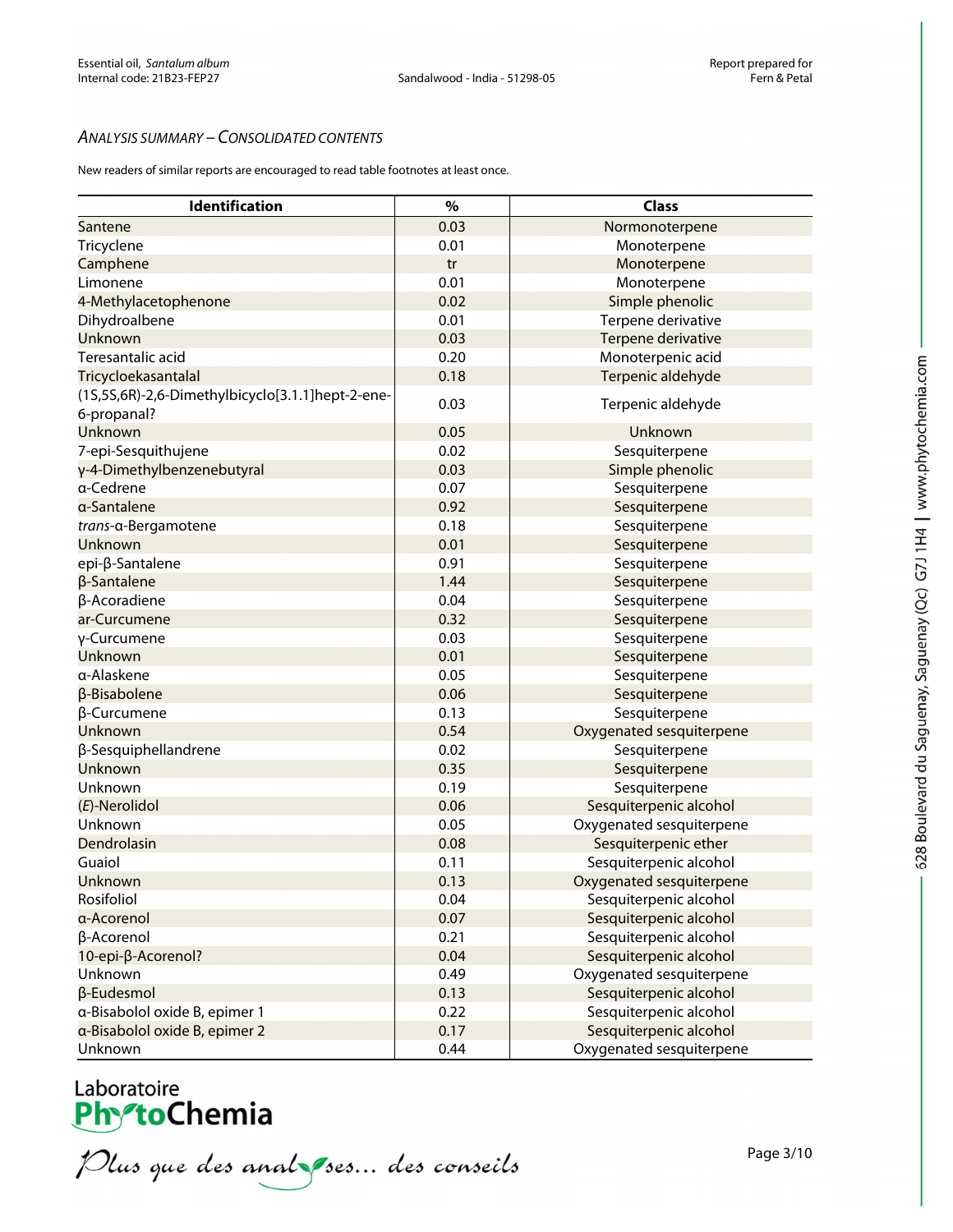| <b>Unknown</b>                     | 0.71   | Oxygenated sesquiterpene |
|------------------------------------|--------|--------------------------|
| <b>Bulnesol</b>                    | 0.20   | Sesquiterpenic alcohol   |
| <b>β-Bisabolol</b>                 | 0.42   | Sesquiterpenic alcohol   |
| epi-Cyclosantalal                  | 0.33   | Sesquiterpenic aldehyde  |
| (Z)-a-Santalol                     | 43.35  | Sesquiterpenic alcohol   |
| $(E)$ -a-Santalal                  | 1.78   | Sesquiterpenic aldehyde  |
| (Z)-a-trans-Bergamotol             | 6.11   | Sesquiterpenic alcohol   |
| $(E)$ -a-Santalol                  | 0.46   | Sesquiterpenic alcohol   |
| (Z)-epi-β-Santalol                 | 4.10   | Sesquiterpenic alcohol   |
| (E)-a-trans-Bergamotol             | 0.42   | Sesquiterpenic alcohol   |
| $(Z)$ - $\beta$ -Santalol          | 19.08  | Sesquiterpenic alcohol   |
| Unknown                            | 0.17   | Oxygenated sesquiterpene |
| (Z)-Nuciferol                      | 0.95   | Sesquiterpenic alcohol   |
| $(E)$ - $\beta$ -Santalol          | 1.64   | Sesquiterpenic alcohol   |
| Unknown                            | 0.95   | Oxygenated sesquiterpene |
| (2E,6E)-Farnesal                   | 0.34   | Sesquiterpenic aldehyde  |
| (Z)-β-Curcumen-12-ol               | 0.77   | Sesquiterpenic alcohol   |
| Curcumen-12-ol analog              | 0.21   | Sesquiterpenic alcohol   |
| (Z)-Lanceol                        | 1.84   | Sesquiterpenic alcohol   |
| (Z)-α-Santalyl acetate             | 0.19   | Sesquiterpenic ester     |
| Unknown                            | 0.06   | Oxygenated sesquiterpene |
| Unknown                            | 0.22   | Oxygenated sesquiterpene |
| Bisabola-2,7(Z),10(Z)-trien-13-ol? | 0.14   | Oxygenated sesquiterpene |
| Unknown                            | 0.04   | Oxygenated sesquiterpene |
| Unknown                            | 0.23   | Oxygenated sesquiterpene |
| Unknown                            | 0.02   | Oxygenated sesquiterpene |
| Unknown                            | 0.01   | Oxygenated sesquiterpene |
| Unknown                            | 0.03   | Oxygenated sesquiterpene |
| Unknown                            | 0.12   | Oxygenated sesquiterpene |
| <b>Consolidated total</b>          | 93.05% |                          |

tr: The compound has been detected below 0.005% of total signal.

Note: no correction factor was applied

**About "consolidated" data:** The table above presents the breakdown of the sample volatile constituents after applying an algorithm to collapse data acquired from the multi-columns system of PhytoChemia into a single set of consolidated contents. In case of discrepancies between columns, the algorithm is set to prioritize data from the most standard DB-5 column, and smallest values so as to avoid overestimating individual content. This process is semi-automatic. Advanced users are invited to consult the "Full analysis data" table after the chromatograms in this report to access the full untreated data and perform their own calculations if needed.

**Unknowns:** Unknown compounds' mass spectral data is presented in the "Full analysis data" table. The occurrence of unknown compounds is to be expected in many samples, and does not denote particular problems unless noted otherwise in the conclusion.



Plus que des analzes... des conseils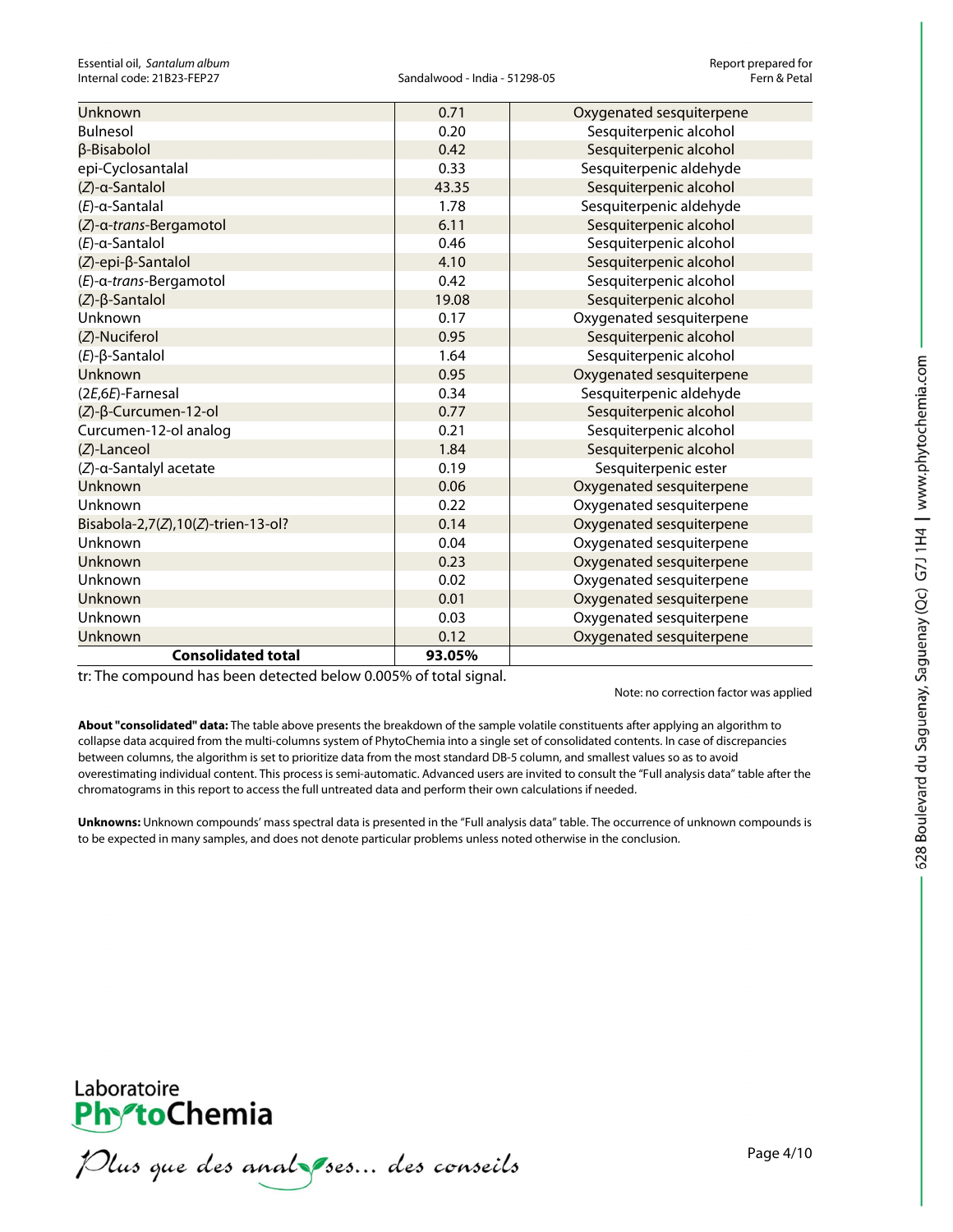### This page was intentionally left blank. The following pages present the complete data of the analysis.



Plus que des analzes... des conseils

Page 5/10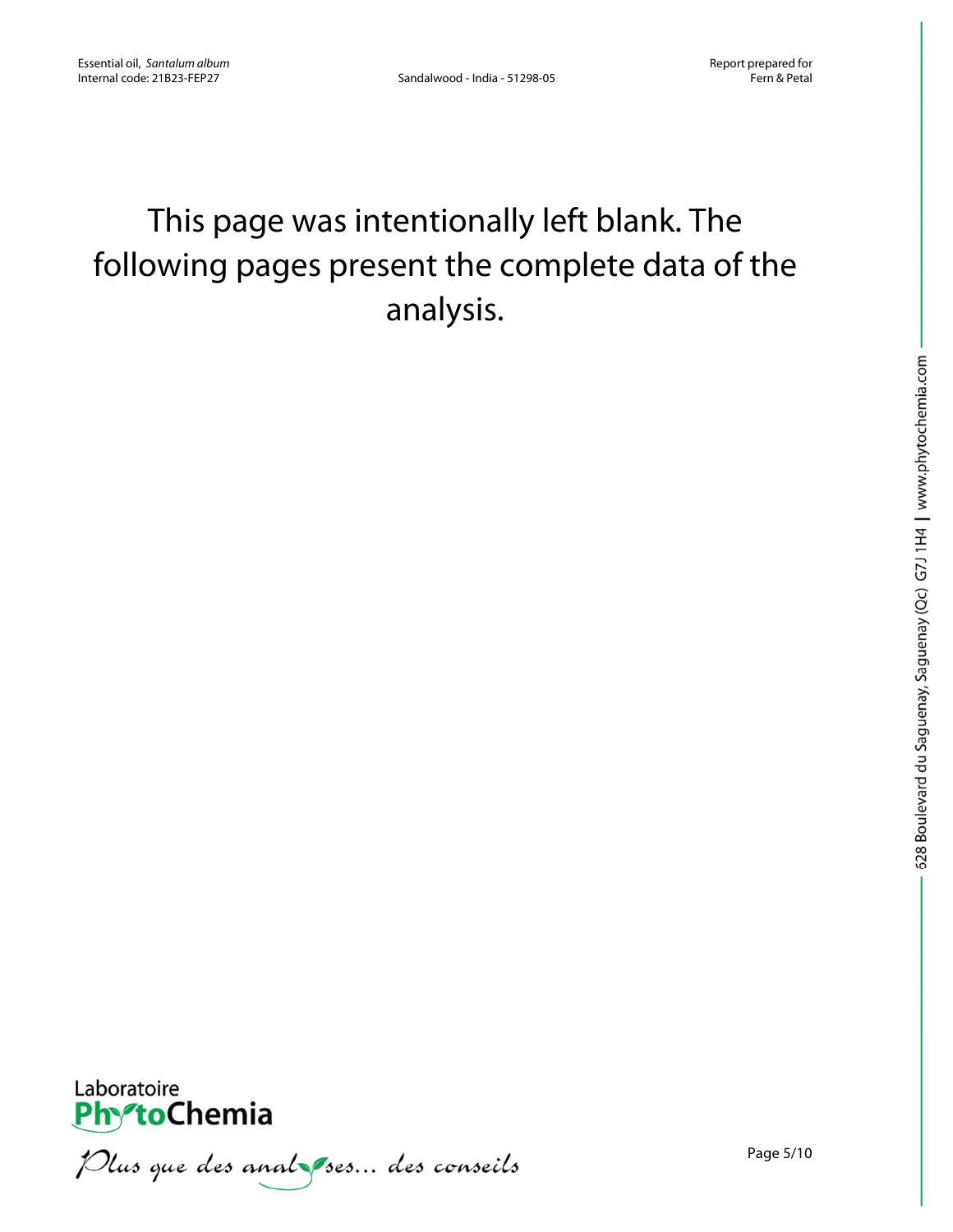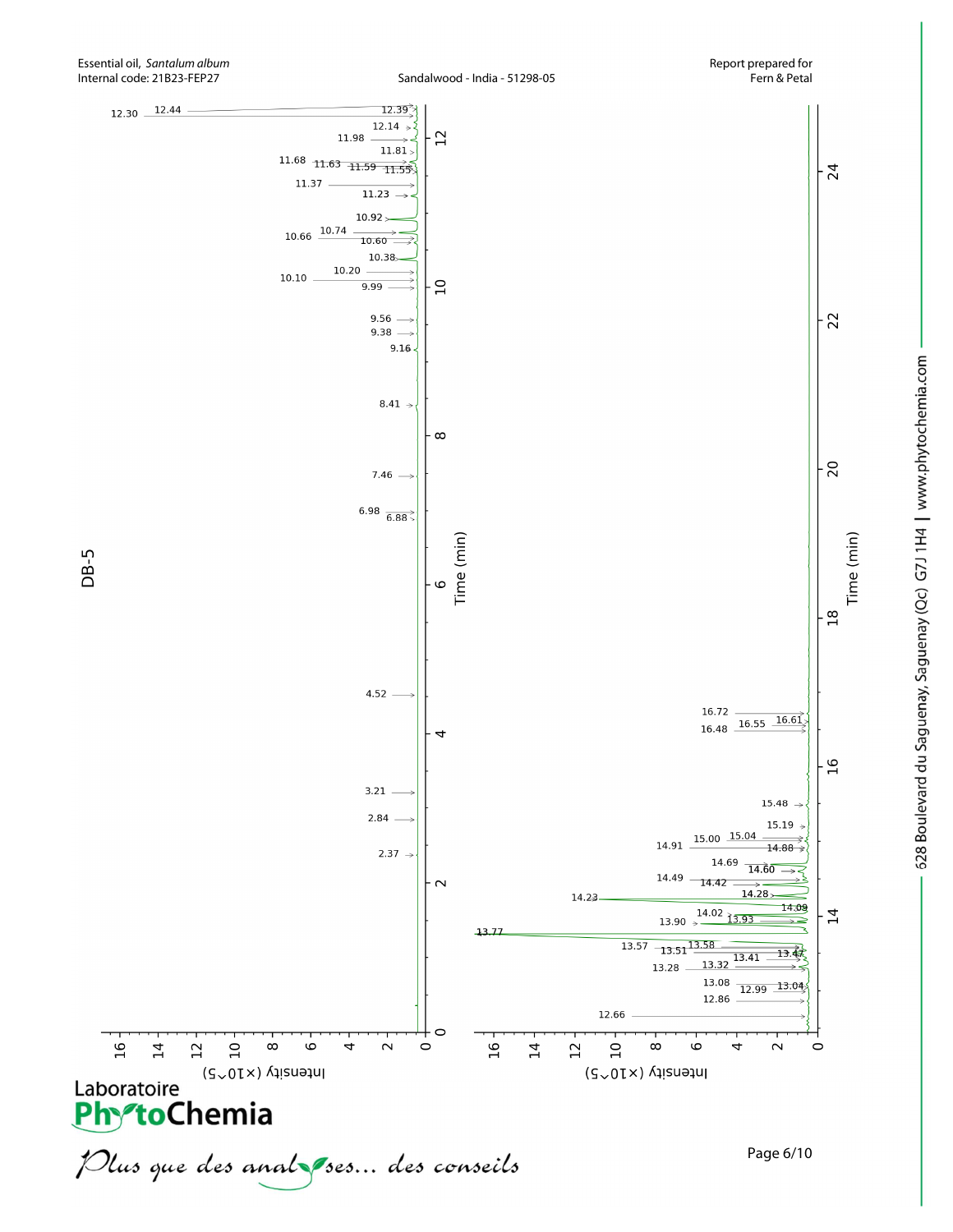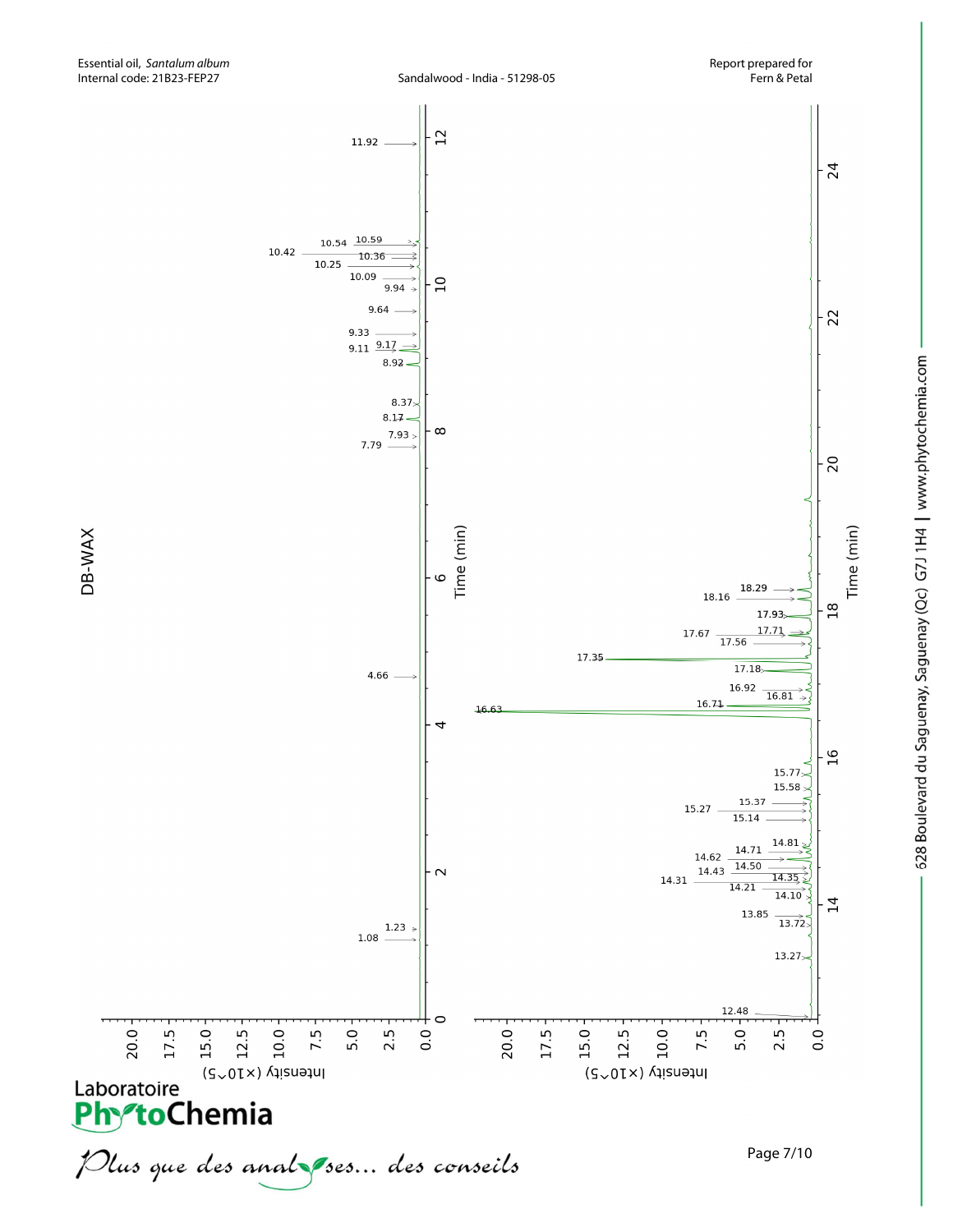### *FULL ANALYSIS DATA*

| <b>Identification</b>                                                                         | <b>Column DB-5</b> |      |        | <b>Column DB-WAX</b> |      |        |  |
|-----------------------------------------------------------------------------------------------|--------------------|------|--------|----------------------|------|--------|--|
|                                                                                               | R.T                | R.I  | $\%$   | R.T                  | R.I  | $\%$   |  |
| Santene                                                                                       | 2.37               | 882  | 0.03   | 1.08                 | 948  | 0.03   |  |
| Tricyclene                                                                                    | 2.84               | 918  | 0.01   | 1.23                 | 972  | 0.01   |  |
| Camphene                                                                                      | 3.22               | 942  | tr     |                      |      |        |  |
| Limonene                                                                                      | 4.52               | 1028 | 0.01   |                      |      |        |  |
| 4-Methylacetophenone                                                                          | 6.88               | 1178 | 0.02   | 10.42                | 1708 | 0.01   |  |
| Dihydroalbene                                                                                 | 6.98               | 1185 | 0.01   | 4.66                 | 1269 | 0.02   |  |
| Unknown [m/z 93, 91 (89),<br>94 (85), 105 (60) 176? (10)]                                     | 7.46               | 1216 | 0.03   | 9.17                 | 1606 | 0.01   |  |
| Teresantalic acid                                                                             | 8.41               | 1281 | 0.20   | 15.58                | 2184 | 0.33   |  |
| Tricycloekasantalal                                                                           | 9.16               | 1329 | 0.18   | $10.25*$             | 1694 | 0.24   |  |
| $(15,55,6R)-2,6-$<br>Dimethylbicyclo[3.1.1]hept-                                              | 9.38               | 1345 | 0.03   | 10.36                | 1704 | 0.06   |  |
| 2-ene-6-propanal?                                                                             |                    |      |        |                      |      |        |  |
| Unknown [m/z 93, 160 (81),<br>91 (58), 94 (53), 134 (53)]                                     | 9.56               | 1358 | 0.05   |                      |      |        |  |
| 7-epi-Sesquithujene                                                                           | 9.99               | 1388 | 0.02   | 7.79                 | 1499 | 0.02   |  |
| $V-4-$<br>Dimethylbenzenebutyral                                                              | 10.10              | 1395 | 0.03   |                      |      |        |  |
| a-Cedrene                                                                                     | 10.20              | 1402 | 0.07   | 7.93                 | 1509 | 0.02   |  |
| a-Santalene                                                                                   | 10.38              | 1416 | 0.92   | 8.17                 | 1528 | 0.91   |  |
| trans-a-Bergamotene                                                                           | 10.60              | 1432 | 0.18   | 8.37                 | 1544 | 0.15   |  |
| Unknown [m/z 93, 91 (80),<br>79 (68), 123 (68), 121 (56)<br>204(3)                            | 10.66              | 1437 | 0.01   |                      |      |        |  |
| epi-β-Santalene                                                                               | 10.74              | 1443 | 0.91   | 8.92                 | 1587 | 0.93   |  |
| β-Santalene                                                                                   | 10.92*             | 1456 | 1.45   | 9.11                 | 1602 | 1.44   |  |
| β-Acoradiene                                                                                  | 10.92*             | 1456 | [1.45] | 9.33                 | 1619 | 0.04   |  |
| ar-Curcumene                                                                                  | $11.23*$           | 1479 | 0.35   | 10.59                | 1723 | 0.32   |  |
| γ-Curcumene                                                                                   | $11.23*$           | 1479 | [0.35] | 9.64                 | 1645 | 0.03   |  |
| Unknown [m/z 119, 105<br>(51), 91 (31), 132 (30), 121<br>(26), 145 (23), 134 (20) 204<br>(2)] | 11.37              | 1490 | 0.01   | 11.92*               | 1837 | 0.03   |  |
| α-Alaskene                                                                                    | 11.55              | 1503 | 0.05   | 9.94                 | 1669 | 0.03   |  |
| β-Bisabolene                                                                                  | 11.59              | 1506 | 0.06   | 10.08                | 1681 | 0.07   |  |
| β-Curcumene                                                                                   | 11.63              | 1509 | 0.13   | $10.25*$             | 1694 | [0.24] |  |
| Unknown [m/z 121, 93 (56),                                                                    |                    |      |        |                      |      |        |  |
| 91 (12), 94 (11), 122<br>(10)220]                                                             | 11.68              | 1513 | 0.54   | 13.27                | 1962 | 0.40   |  |
| β-Sesquiphellandrene                                                                          | 11.81              | 1523 | 0.02   | 10.54                | 1719 | 0.01   |  |
| Unknown [m/z 121, 93 (91),                                                                    |                    |      |        |                      |      |        |  |
| 79 (57), 91 (25), 43 (23), 77<br>(18)202(8)]                                                  | 11.98              | 1536 | 0.35   | 13.85                | 2015 | 0.37   |  |
| Unknown [m/z 121, 93 (79),<br>79 (51), 91 (21), 77 (16), 43<br>(15)202(5)]                    | 12.14              | 1549 | 0.19   |                      |      |        |  |
| (E)-Nerolidol                                                                                 | 12.30              | 1562 | 0.06   | 13.72                | 2003 | 0.07   |  |

### Laboratoire<br>**Phy<sup>o</sup>toChemia**

Plus que des analzes... des conseils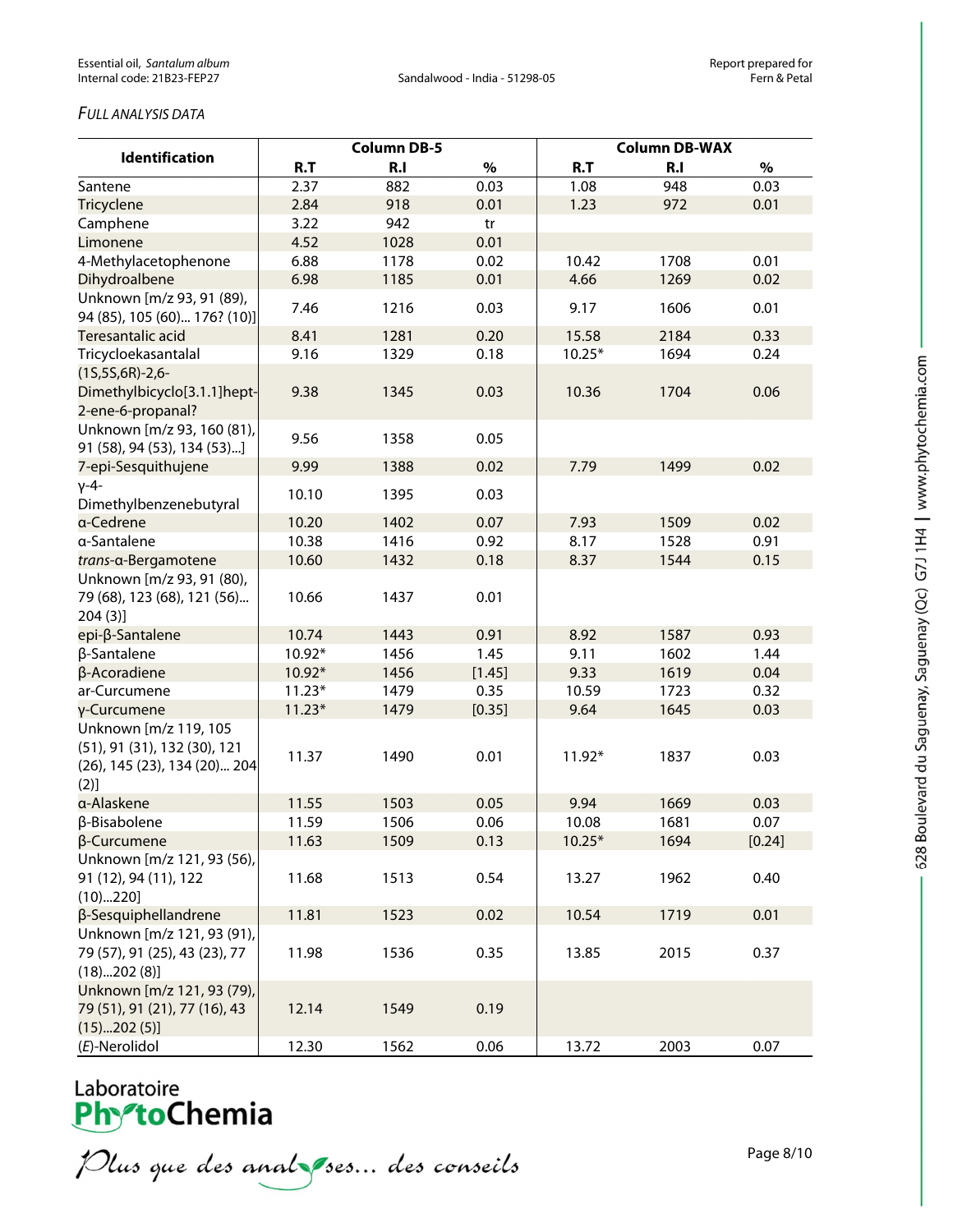| Essential oil, Santalum album |  |  |  |  |  |  |
|-------------------------------|--|--|--|--|--|--|
| Internal code: 21B23-FEP27    |  |  |  |  |  |  |

Report prepared for<br>Fern & Petal

| Unknown [m/z 43, 125 (78),       |          |      |         |          |      |        |
|----------------------------------|----------|------|---------|----------|------|--------|
| 107 (43), 132 (34), 67 (31)      | 12.39    | 1569 | 0.05    | $11.92*$ | 1837 | [0.03] |
| 220(3)                           |          |      |         |          |      |        |
| Dendrolasin                      | 12.44    | 1572 | 0.08    | 12.48    | 1887 | 0.05   |
| Guaiol                           | 12.66    | 1590 | 0.11    | 14.10    | 2039 | 0.16   |
| Unknown [m/z 81, 41 (40),        |          |      |         |          |      |        |
| 69 (36), 138 (27), 43 (26),      | 12.86    | 1606 | 0.13    |          |      |        |
| 110 (25) 222 (1)]                |          |      |         |          |      |        |
| Rosifoliol                       | 12.99    | 1616 | 0.04    | 14.21    | 2050 | 0.25   |
| a-Acorenol                       | 13.04    | 1620 | 0.07    | 14.43    | 2070 | 0.05   |
| β-Acorenol                       | 13.08    | 1624 | 0.21    | 14.81    | 2107 | 0.21   |
| 10-epi-β-Acorenol?               | 13.28    | 1640 | 0.04    |          |      |        |
| Unknown [m/z 91, 43 (89),        |          |      |         |          |      |        |
| 93 (84), 81 (81), 105 (79), 79   | $13.32*$ | 1643 | 0.63    |          |      |        |
| $(70)$ , 67 $(68)$ , 41 $(68)$ ] |          |      |         |          |      |        |
| β-Eudesmol                       | 13.32*   | 1643 | [0.63]  | 15.37    | 2163 | 0.13   |
| a-Bisabolol oxide B, epimer      | $13.41*$ | 1651 | 0.32    | 14.35    | 2063 | 0.22   |
| $\mathbf{1}$                     |          |      |         |          |      |        |
| a-Bisabolol oxide B, epimer      | $13.41*$ | 1651 | [0.32]  | 14.50    | 2077 | 0.17   |
| $\overline{2}$                   |          |      |         |          |      |        |
| Unknown [m/z 93, 121 (97),       |          |      |         |          |      |        |
| 91 (30), 92 (27), 79 (26), 94    | 13.47    | 1656 | 0.44    |          |      |        |
| (21), 105 (19), 122 (18) 222     |          |      |         |          |      |        |
| (9)]                             |          |      |         |          |      |        |
| Unknown [m/z 121, 93 (96),       |          |      |         |          |      |        |
| 95 (96), 41 (65), 82 (63), 69    | $13.51*$ | 1659 | 1.00    | 14.31    | 2059 | 0.71   |
| $(62)$ , 67 $(59)$ 222 $(8)$ ]   |          |      |         |          |      |        |
| <b>Bulnesol</b>                  | $13.51*$ | 1659 | [1.00]  | 15.27    | 2153 | 0.20   |
| β-Bisabolol                      | 13.57    | 1664 | 0.42    | 14.71    | 2098 | 0.51   |
| epi-Cyclosantalal                | 13.58    | 1665 | 0.33    |          |      |        |
| (Z)-a-Santalol                   | 13.76*   | 1680 | 45.92   | 16.63    | 2292 | 43.35  |
| $(E)$ -a-Santalal                | 13.76*   | 1680 | [45.92] | 14.62    | 2088 | 1.78   |
| (Z)-a-trans-Bergamotol           | 13.90    | 1691 | 6.11    | 16.71    | 2300 | 5.98   |
| $(E)$ -a-Santalol                | 13.93    | 1694 | 0.46    | 16.92    | 2323 | 0.42   |
| (Z)-epi-β-Santalol               | 14.02    | 1701 | 4.10    | 17.18    | 2351 | 3.24   |
| (E)-a-trans-Bergamotol           | 14.09    | 1707 | 0.42    | 17.71    | 2409 | 0.33   |
| $(Z)$ - $\beta$ -Santalol        | 14.23†   | 1719 | 22.02   | 17.35    | 2369 | 19.08  |
| Unknown [m/z 119, 91 (31),       |          |      |         |          |      |        |
| 105 (29), 41 (25), 133 (23),     | 14.28*†  | 1723 | [22.02] | 16.81    | 2311 | 0.17   |
| 158(21)                          |          |      |         |          |      |        |
| (Z)-Nuciferol                    | 14.28*†  | 1723 | [22.02] | 18.16    | 2460 | 0.95   |
| $(E)$ - $\beta$ -Santalol        | $14.42*$ | 1736 | 2.61    | 17.67    | 2404 | 1.64   |
| Unknown [m/z 91, 93 (65),        |          |      |         |          |      |        |
| 79 (57), 105 (49), 119 (47),     | $14.42*$ | 1736 | [2.61]  | 18.29*   | 2473 | 1.09   |
| 121 (44)218 (1)]                 |          |      |         |          |      |        |
| (2E,6E)-Farnesal                 | 14.49    | 1742 | 0.34    | 15.77    | 2203 | 0.46   |
| (Z)-β-Curcumen-12-ol             | $14.60*$ | 1751 | 0.98    | 17.93*   | 2433 | 1.64   |
| Curcumen-12-ol analog            | $14.60*$ | 1751 | [0.98]  | 17.56    | 2392 | 0.21   |
| (Z)-Lanceol                      | 14.69    | 1759 | 1.84    | 17.93*   | 2433 | [1.64] |
| (Z)-α-Santalyl acetate           | 14.88    | 1776 | 0.19    | 15.14    | 2141 | 0.23   |

## Laboratoire<br>**Phy<sup>s</sup>toChemia**

Plus que des analzes... des conseils

Page 9/10